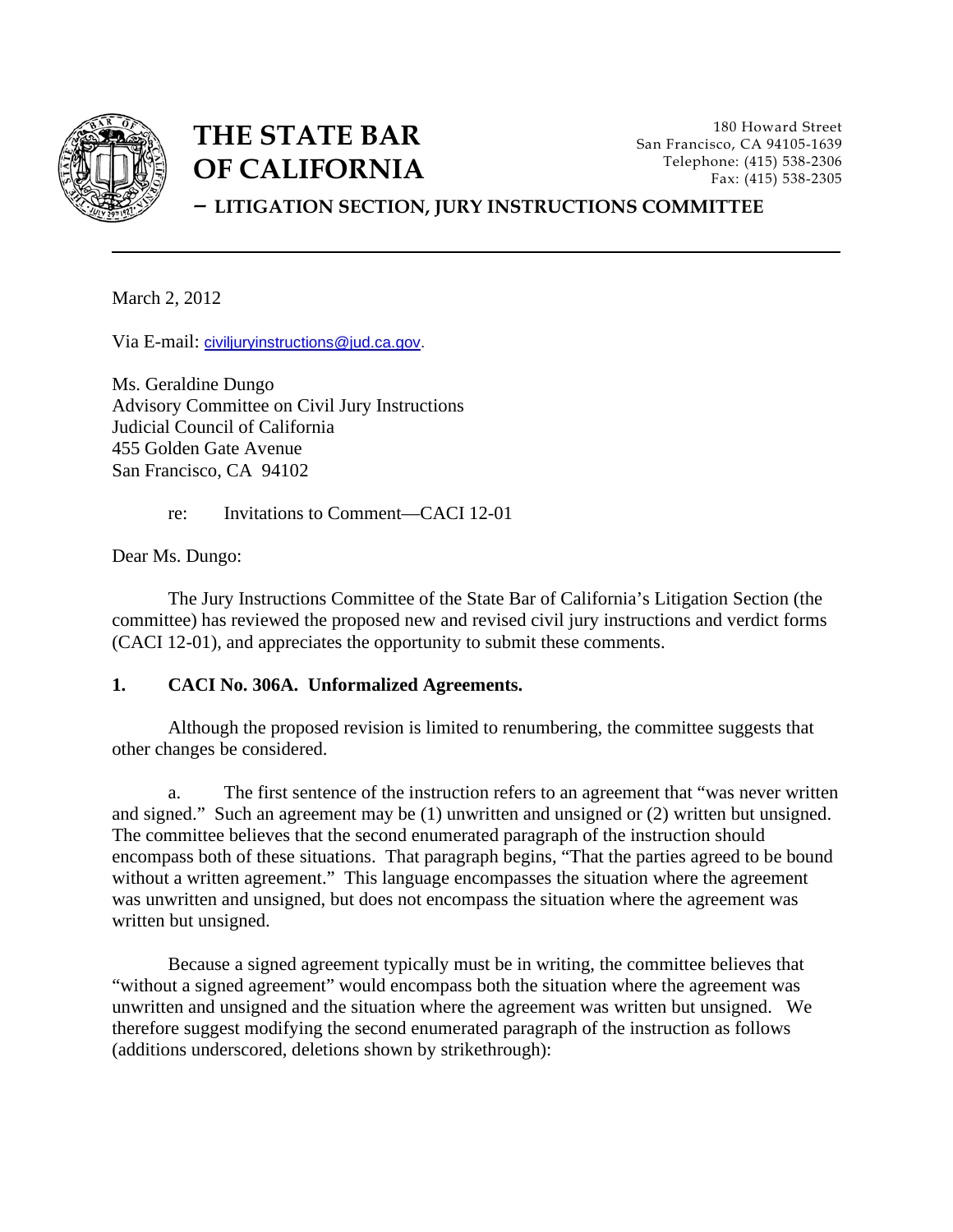"2. That the parties agreed to be bound without a written signed agreement" [or before a written agreement was prepared].

b. The Directions for Use do not alert the user to the need to consider whether to use the bracketed text in the instruction. The committee suggests adding such language as follows:

"Do not give this instruction unless the defendant has testified or offered other evidence in support of his or her contention. Adapt this instruction as necessary with the bracketed optional text to fit the circumstances of the particular case and to avoid jury confusion in applying the rule."

## **2. CACI No. 306B. Agreement Formalized by Electronic Means.**

The committee agrees with the proposal with the following suggested revisions:

a. The committee believes that the first sentence of the instruction should refer to a "valid contract because in which some or all of the required terms were supplied by" electronic means. We believe that "because" may suggest a causation requirement that seems inappropriate in this instruction and is potentially distracting in this context. We also believe that the definition of "automated transaction" in Civil Code section 1633.2(b) as a transaction that takes place "in whole or in part" by electronic means indicates that a contract formed by an automated transaction may have some or all of the required terms supplied by electronic means. We believe that the instruction should expressly encompass the situation where electronic means supplied only some of the required terms, as we have suggested.

b. The second sentence of the proposed new instruction refers to the parties' "opportunity to keep copies of the contract documents." Civil Code section 1633.8, subdivision (a) refers to "an electronic record capable of retention by the recipient at the time of receipt." The committee believes that "copies of contract documents" could be construed to refer to paper copies, as distinguished from electronic records. We suggest that this language be modified to more closely follow the statutory language.

c. Civil Code section 1633.8, subdivision (a) seems to state that the electronic record must be capable of retention by the recipient only if "a law requires a person to provide, send, or deliver information in writing." The proposed new instruction, in contrast, seems to require that "the parties had the opportunity to keep copies of the contract documents" in all circumstances involving a contract formed by electronic means, even if the law does not specifically require the provision of information in writing. The committee suggests that the instruction be modified to conform with the statute in this regard.

d. The committee suggests that the following language be added at the end of the first paragraph of the instruction. Civil Code section 1633.5(b) and the second paragraph of the Directions for Use refer to this, but the instruction does not:

"You must determine whether the parties agreed to do so in this case from the context and surrounding circumstances, including the conduct of the parties."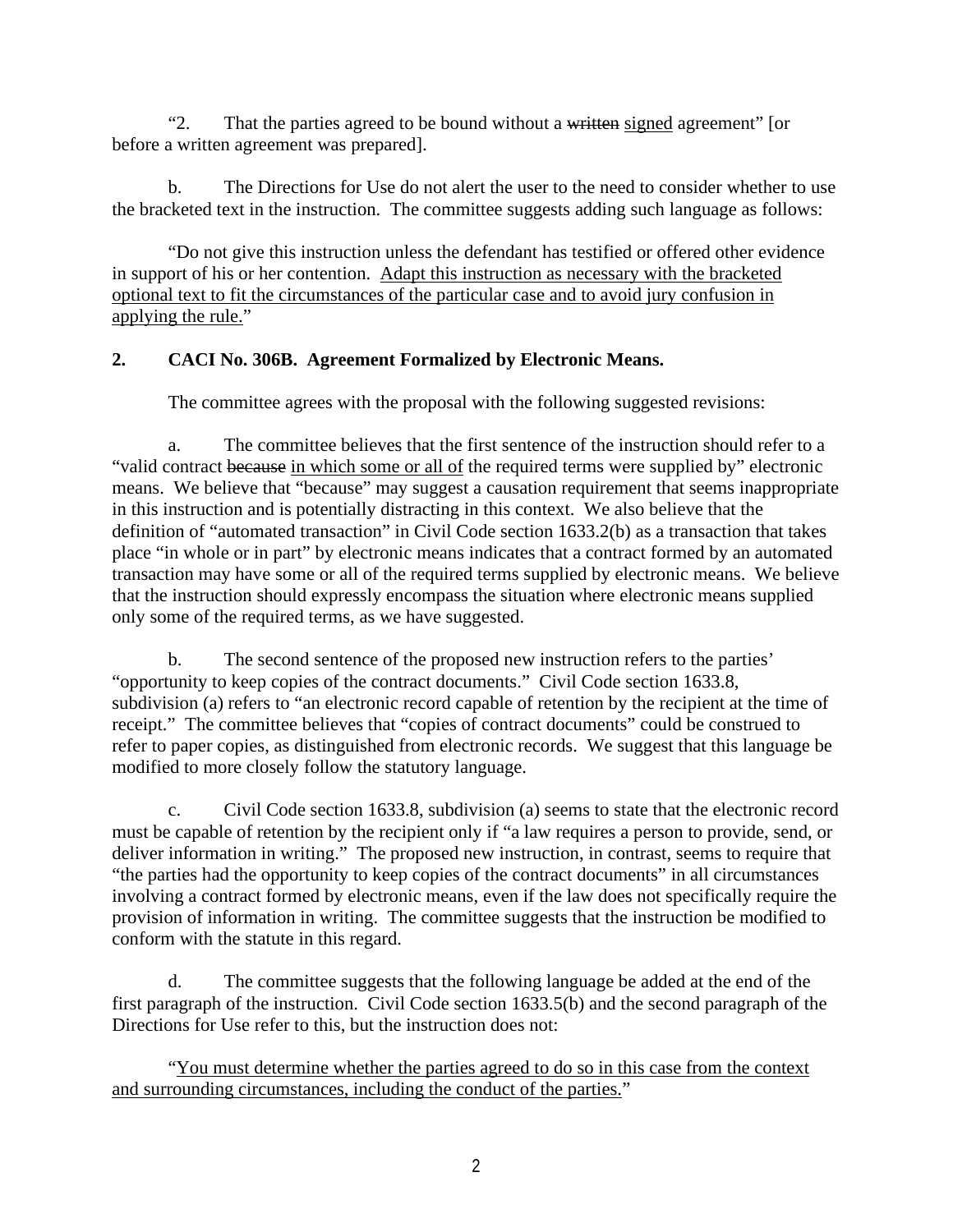e. The second paragraph of the instruction seems to state that a contract may be signed using an electronic signature only if the parties specifically so agreed, apart from the more general agreement to enter into a contract by electronic means, which is referenced in the first paragraph. The Sources and Authority cite no authority for the specific requirement that the parties must have agreed to use an electronic signature. The committee suggests that appropriate authority should be cited in the Sources and Authority or, alternatively, the instruction should modified in this regard.

f. The second paragraph of the instruction states that the plaintiff must prove that the defendant "intended to sign the contract using an electronic signature." The committee believes that this language should be tailored to the particular circumstances of each case as follows for greater clarity:

". . . [*name of defendant*] intended by the [*specify the electronic act or event that plaintiff contends was an electronic signature*] to sign the contract using an electronic signature."

g. The committee believes that it would be helpful to revise the Directions for Use as follows:

"This instruction is for use if the plaintiff is relying on the Uniform Electronic Transactions Act (UETA, Civ. Code § 1633.1 et seq.) to prove contract formation. "Do not use this instruction where the transactions in issue are excluded under Civil Code section 1633.3(b) or (c) and the UETA is not made applicable under Civil Code section 1633.3(d) or (f)."

"The first paragraph of the instruction asserts that a party contends that electronic communications means were used to supply some or all of the essential elements of the contract. Give the second paragraph also if a party contends that an electronic signature was used.

"The most likely This instruction deals only with the most basic jury issues presented by Civil Code section 1633.5(b), is whether the parties agreed to rely on electronic records and signatures to finalize enter into their agreement and whether an electronic signature was actually made and delivered. Whether the parties agree to conduct a transaction by electronic means is determined from the context and surrounding circumstances, including the parties' conduct. (See Civ. Code, § 1633.5(b).) Separate instructions will be necessary where the case presents for jury resolution fact issues raised by other provisions of the UETA.

"Although Tthe UETA does not specify any particular transmissions that meet the definition of 'electronic record,' such as e-mail or fax- $(Ssee Civ, Code, § 1633.2(g),)$ , the broad definition of 'electronic' in the statute (*id.*, § 1633.2(e)) leaves no doubt that commonly used electronic transmission devices such as Nevertheless, there would seem to be little doubt that email and fax meet the definition. The parties will probably stipulate accordingly, or In the absence of a stipulation on this point, the court may find that the particular transmission at issue meets the definition as a matter of law."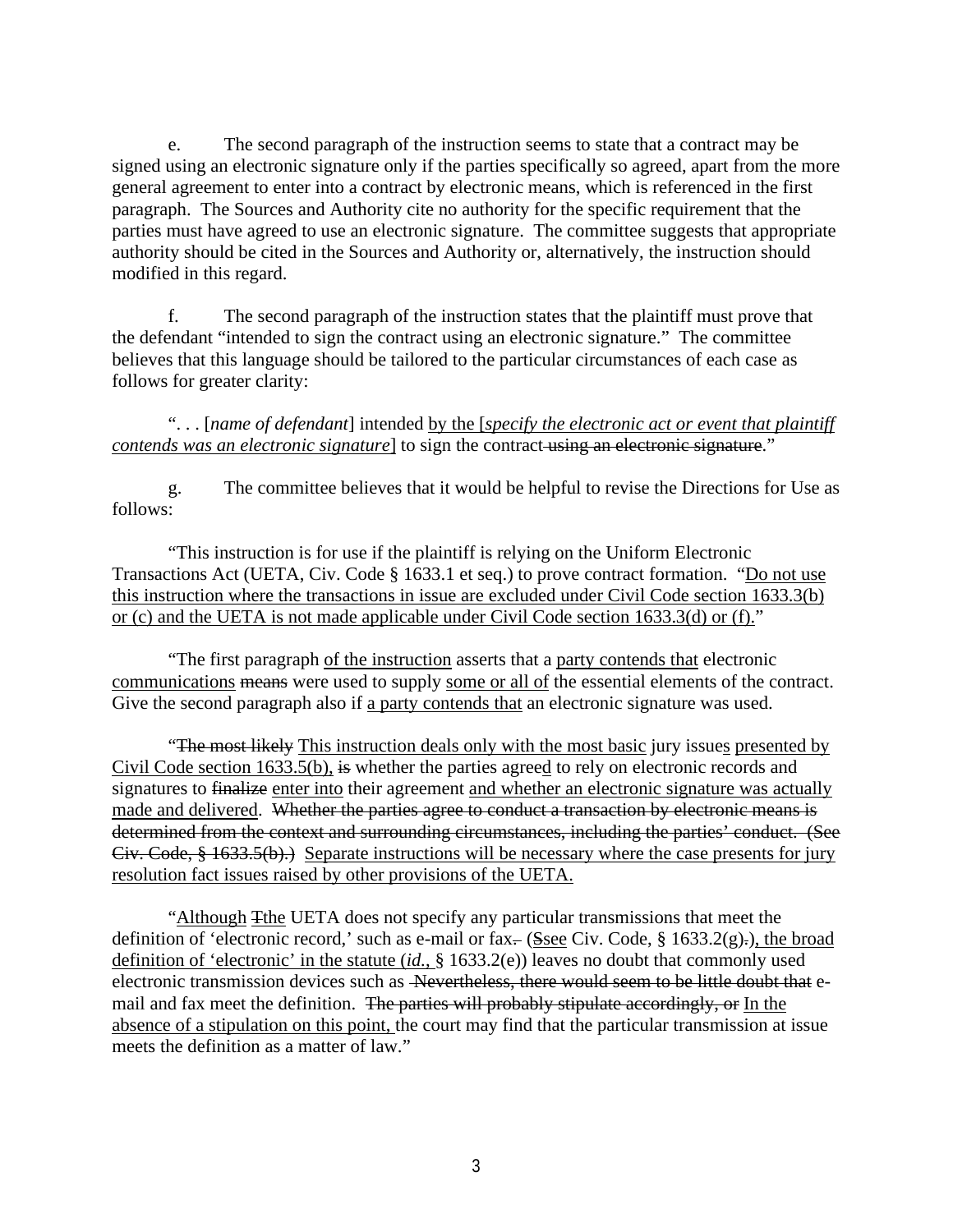Note that the third paragraph above refers to the issue whether the parties agreed to rely on electronic signatures. If the Advisory Committee determines that the law does not require such an agreement and modifies the instruction accordingly, this language in the Directions for Use should be modified.

h. The committee suggests that consideration be given to drafting additional instructions under the UETA. We would be pleased to offer our assistance in this regard.

#### **3. CACI No. 409. Primary Assumption of Risk—Liability of Instructors, Trainers, or Coaches.**

Agree.

## **4. VF-404. Liability of Instructors, Trainers, or Coaches.**

The committee agrees with the proposal with the following suggested revisions:

a. The committee suggests that the proposed new language in the final paragraph of item 2 in the verdict form, "either option for" and "to both options," be made optional by placing that language in brackets because one or both of the questions in item 2 may be given.

b. It appears that the proposed new paragraph in item 2 should end with a question mark rather than a semicolon.

## **5. CACI No. 2421. Breach of Employment Contract—Specified Term—Good Cause Defense.**

The committee agrees with the proposal with the following suggested revisions:

a. Although the proposed revisions do not modify the instruction itself, the committee suggests that "continually" in the second option be changed to "habitually" to more closely follow Labor Code section 2924, which refers to "habitual neglect." The committee believes that habitual neglect is not necessarily continual.

b. In the second sentence of the first paragraph of the Directions for Use, the committee suggests retaining "employment contract for a specified term" for greater clarity, even with the additional proposed language in the first sentence.

c. The committee disagrees with the proposed revisions to the second paragraph of the Directions for Use and would retain the current language. We believe that the cited opinions do not directly address whether parties may contractually modify the statutory grounds to terminate an employment contract for good cause and should not be cited as authority on this point.

d. The committee disagrees with the proposed revisions to the third paragraph of the Directions for Use. Statutes enacted after the enactment of Labor Code section 2924 may protect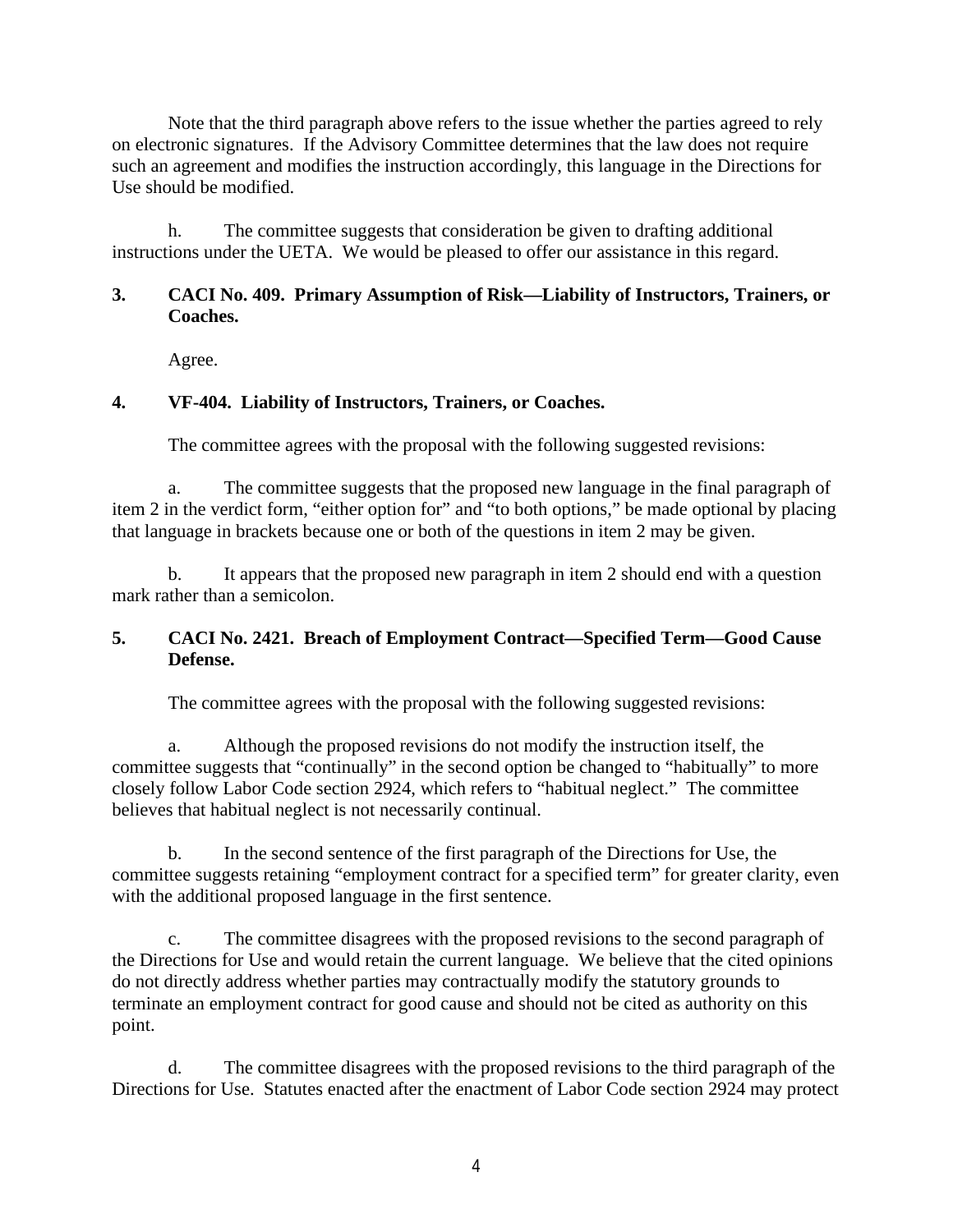an employee who is absent from work because of a disability or on medical or family leave. A plaintiff's continued incapacity may be excused in those circumstances to the extent that another statute affords protection to the plaintiff, but questions may arise as to whether those protections cover the entire period of incapacity. We believe that in such cases it may be appropriate to modify the third element rather than delete it entirely. We therefore suggest the following changes to the current third option:

"Modification or deletion of the third element option may be necessary if the plaintiff's has a statutory right to be absent for from work (for example, for family and or medical leave) or disability-related rights (for example, for accommodation) are at issue."

e. The committee believes that the quotation from *Khajavi v. Feather River Anesthesia Medical Group* (2000) 84 Cal.App.4th 32, 38-39, in the fourth bullet point in the Sources and Authority is too lengthy and should be limited to the first three lines and end after the words "breached the contract."

f. The committee agrees with the revision of the seventh bullet point, but notes that the internal quotation marks in the new language should be single rather than double.

g. The committee believes that the Sources and Authority ordinarily should be limited to primary sources and that the quotation from the Rutter Group (which is also cited in Secondary Sources) in the ninth bullet point should be deleted.

## **6. CACI No. 2500. Disparate Treatment—Essential Factual Elements.**

The committee agrees with the proposal, except that we believe that the first line of the new paragraph in the Directions for Use should refer to "whether the employer's alleged acts constituted an adverse employment action." This is because whether those acts occurred at all may be a question of fact for the jury under the third element of the instruction.

## **7. CACI No. 2505. Retaliation.**

Agree.

## **8. CACI No. 2509. "Adverse Employment Action" Explained.**

The committee agrees with the proposal to create a separate instruction explaining the meaning of "adverse employment action" and agrees with the second paragraph of the instruction. We believe that the first paragraph, however, is unnecessary and potentially misleading and therefore would delete it.

Other instructions state the essential elements of the particular cause of action, including for example that the plaintiff's protected status or protected activity "was a motivating reason" for the adverse employment action (CACI Nos. 2500, 2505). So there is no need for this instruction defining "adverse employment action" to restate in different words the element of causation. Moreover, the statement in this instruction that the plaintiff was subjected to an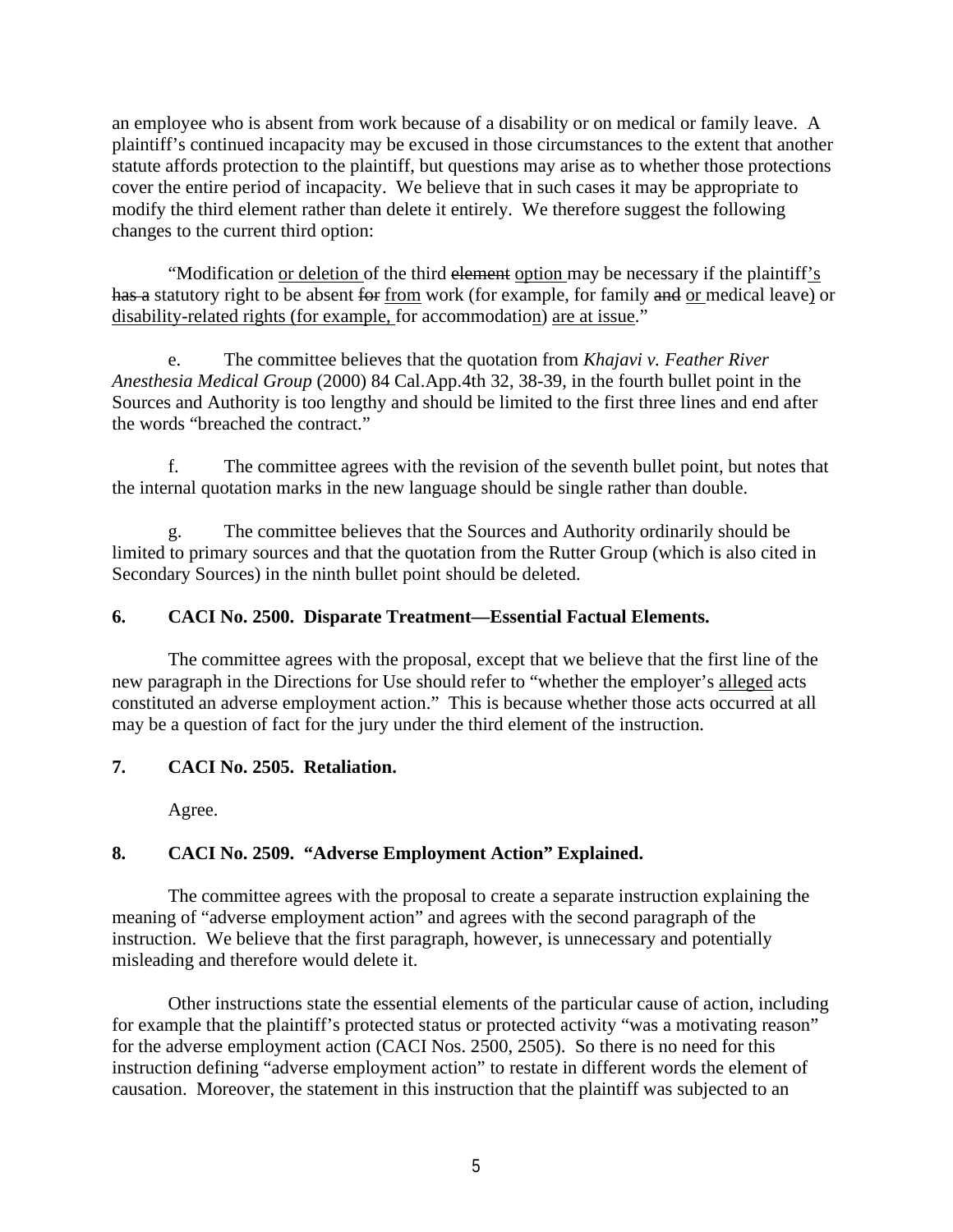adverse employment action "because of" the defendant's discriminatory or retaliatory acts may suggest a different standard from the statement that the plaintiff's protected status or protected activity "was a motivating reason" for the adverse employment action, resulting in jury confusion.

## **9. CACI No. 2510. "Constructive Discharge" Explained.**

a. The committee agrees with the proposal to create a separate instruction explaining the meaning of "constructive discharge." For the reasons stated above with respect to CACI No. 2509, however, we believe that the first sentence of the instruction is unnecessary and potentially misleading and therefore would delete it.

 b. The committee believes that the essence of a "constructive discharge" is that the plaintiff was forced to resign. We believe that this concept should be stated more clearly and more prominently in the instruction. We also believe that the purpose of this instruction is to define "constructive discharge," rather than to state the essential elements of a cause of action or what the plaintiff must prove, and therefore would avoid language referring to what the plaintiff "must prove." We suggest modifying the second sentence of the instruction as follows:

"To establish constructive discharge, [*Name of plaintiff*] must prove that A constructive discharge has occurred if [*name of defendant*] [through [*name of defendant*]'s officers, directors, managing agents, or supervisory employees] intentionally created or knowingly permitted working conditions to exist that were so intolerable that a reasonable person in [*name of plaintiff*]'s position would have had no reasonable alternative except to resign."

 c. The Directions for Use refer to the employee's allegation that "he or she had no alternative other than to leave the employment." The instruction and the cases, however, use the language "no reasonable alternative." We believe that the word "reasonable" should not be omitted and suggest modifying this language as follows: "he or she had no reasonable alternative other than to leave the employment."

## **10. CACI No. 2540. Disability Discrimination—Disparate Treatment—Essential Factual Elements.**

The committee agrees with the proposal, except that we believe that the first line of the new paragraph in the Directions for Use should refer to "whether the employer's alleged acts constituted an adverse employment action." This is because whether those acts occurred at all may be a question of fact for the jury under the fifth element of the instruction.

## **11. CACI No. 2541. Disability Discrimination—Reasonable Accommodation— Essential Factual Elements.**

a. The committee believes that whether the plaintiff or the defendant has the burden of proof regarding the plaintiff's ability to perform the essential functions of the job with reasonable accommodation for purposes of a failure to accommodate claim is still an open question, with conflicting opinions by the Courts of Appeal. We believe that *Cuiellette v. City of*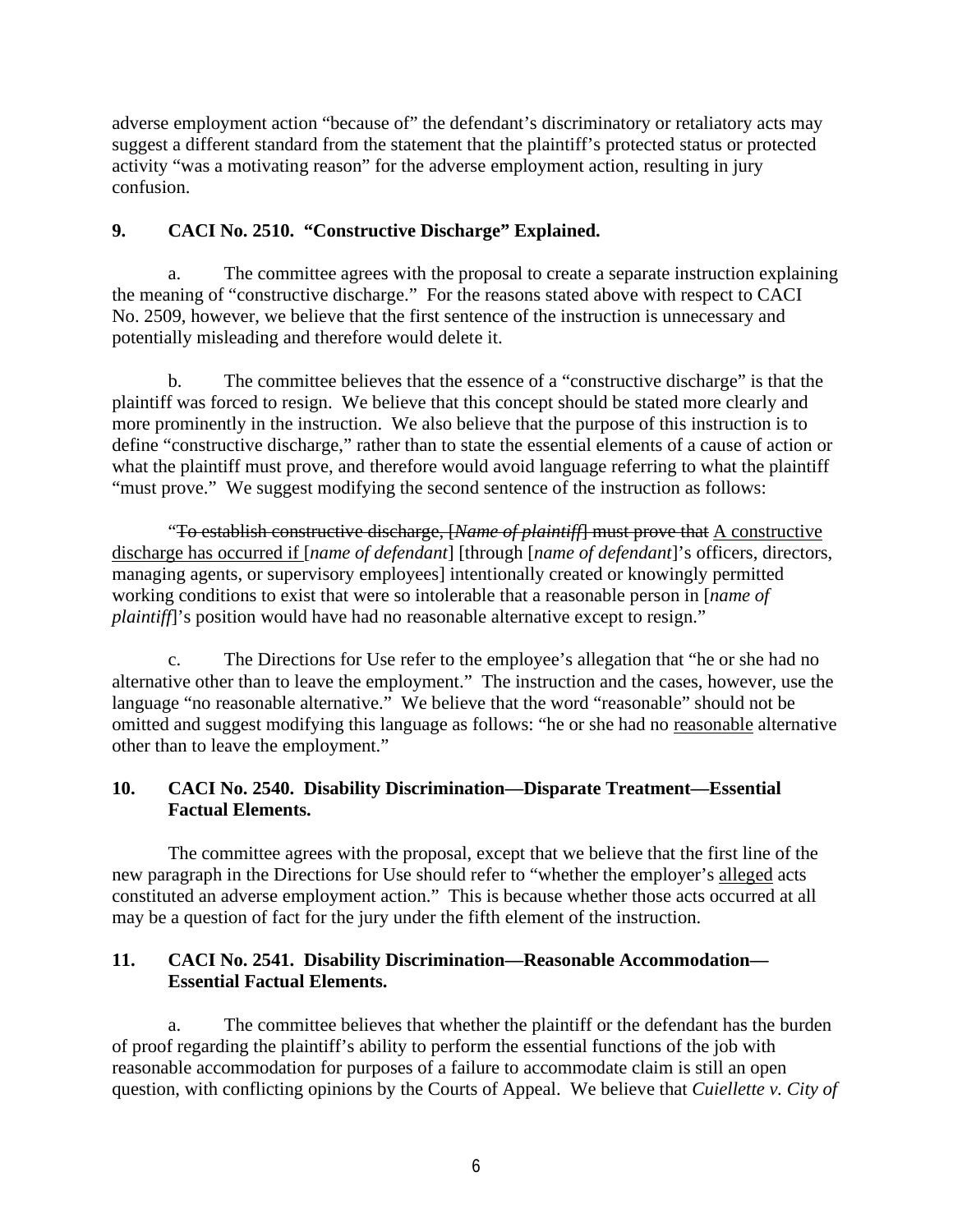*Los Angeles* (2011) 194 Cal.App.4th 756 did not hold on point and provides at best very weak authority for the proposition that the plaintiff bears the burden of proof on this issue. We would reject the proposed revisions to sixth paragraph of the Directions for Use and leave the current language unchanged.

 b. The committee agrees with the proposed revisions to the seventh paragraph of the Directions for Use, but suggests modifying the first sentence of that paragraph as follows:

"There may still be an unresolved issue if A similar question on the burden of proof arises when the employee claims that the employer failed to provide . . . ."

## **12. CACI No. 2560. Religious Creed Discrimination—Failure to Accommodate— Essential Factual Elements.**

The committee agrees with the proposal, except that we believe that the first line of the new paragraph in the Directions for Use should refer to "whether the employer's alleged acts constituted an adverse employment action." This is because whether those acts occurred at all may be a question of fact for the jury under the seventh element of the instruction.

## **13. CACI No. 2570. Age Discrimination—Disparate Treatment—Essential Factual Elements.**

The committee agrees with the proposal, except that we believe that the first line of the new paragraph in the Directions for Use should refer to "whether the employer's alleged acts constituted an adverse employment action." This is because whether those acts occurred at all may be a question of fact for the jury under the third element of the instruction.

## **14. CACI No. 3230. Continued Reasonable Use Permitted.**

The Committee agrees with the proposal with the exception of the quoted language from *Ibrahim v. Ford Motor Co.* (1989) 214 Cal.App.3d 878 in the Sources and Authority. We believe that after noting the conflicting authority in the Directions for Use and stating that the instruction assumes that *Jiagbogu v. Mercedes-Benz USA* (2004) 118 Cal.App.4th 1235 is correct, the Sources and Authority should cite only authorities supporting the instruction. We therefore would delete the quotations from *Ibrahim* in the second and third bullet points in the Sources and Authority.

## **15. CACI No. 3231. Continuation of Express Warranty During Repairs.**

Agree.

## **16. CACI No. 5013. Deadlocked Jury Admonition.**

Agree.